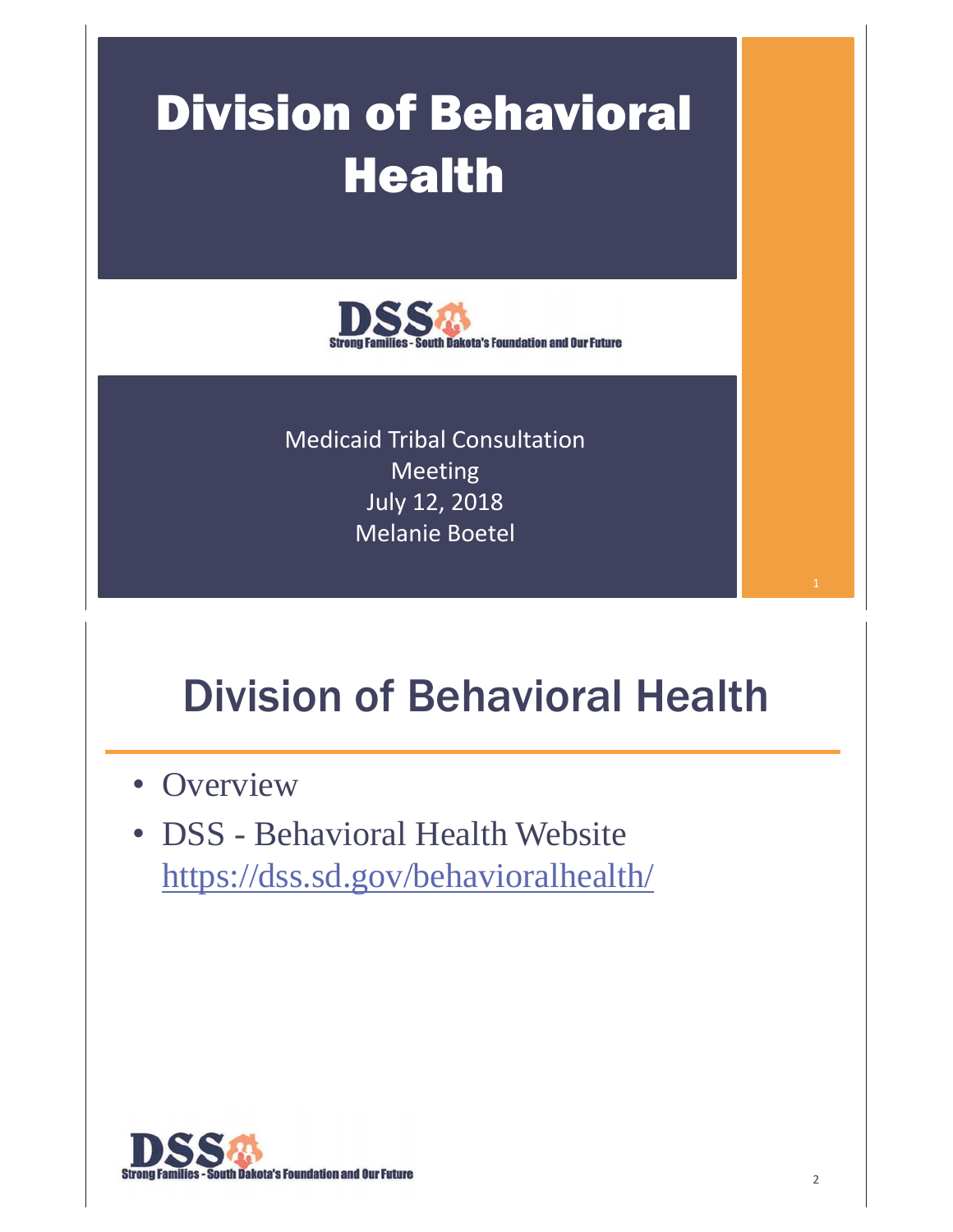## Suicide Prevention Resources



### Suicide Awareness Activities

#### •**"Bethe1SD" Public Awareness Campaign**

- Informs about actions we can all take to:
	- prevent suicide
	- reduce the stigma surrounding mental health
	- promote the National Suicide Prevention Lifeline (1-800-273-TALK)
- Website and social media
	- www.bethe1sd.com
	- Instagram: bethe1SD
- • **Other suicide prevention activities** 
	- College crisis texting programs
	- Suicide prevention trainings
	- Follow up program for youth and young adults discharging from a hospital following a suicidal crisis

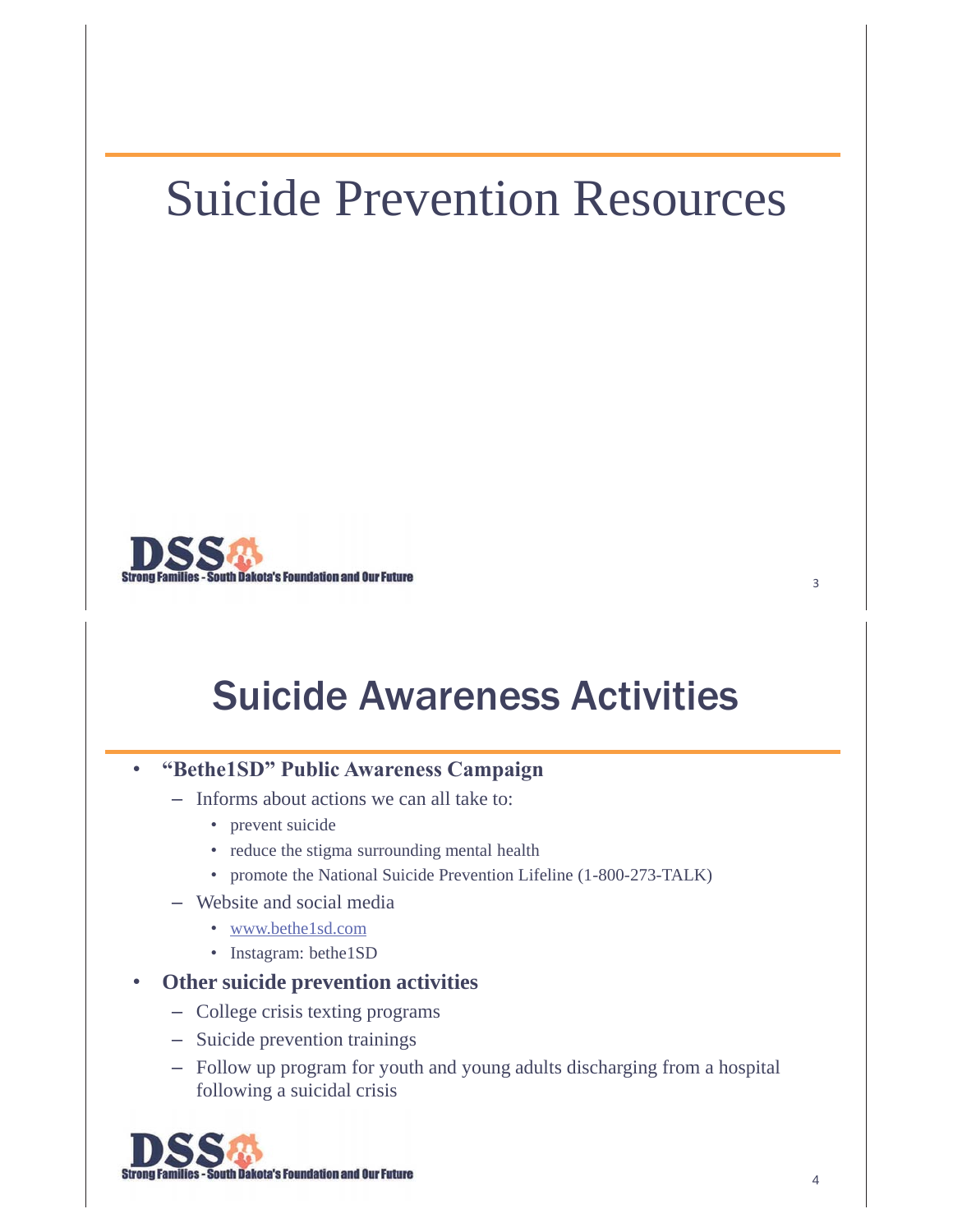# Community Coalition Partners

• There are currently 9 active community suicide prevention coalitions in South Dakota: Aliive Roberts County – Sisseton Mitchell Area Suicide Prevention – Mitchell EMPOWER – Hot Springs Front Porch Coalition – Rapid City Michael Glynn Memorial Coalition – White River Watertown Healthy Youth – Watertown Sioux Falls Suicide Prevention Task Force – Sioux Falls Northern State University – Aberdeen Wellness Coalition – University of South Dakota, Vermillion



### Suicide Prevention Community Engagement

- Development of Suicide Prevention website
	- Information for professionals (counselors, clergy, ER personnel,  $1<sup>st</sup>$ responders, schools, primary care providers, etc.)
	- Population-specific information (American Indian, college students, parents, seniors, teens, veterans, workplace, etc.)
	- http://sdsuicideprevention.org/
- • Development of suicide prevention toolkits for communities
	- Includes statewide and community data, information on evidence-based prevention strategies, and steps communities can take to develop a community-wide effort
	- Toolkits can be found on Suicide Prevention website
- Availability of technical assistance to communities
	- Helpline Center

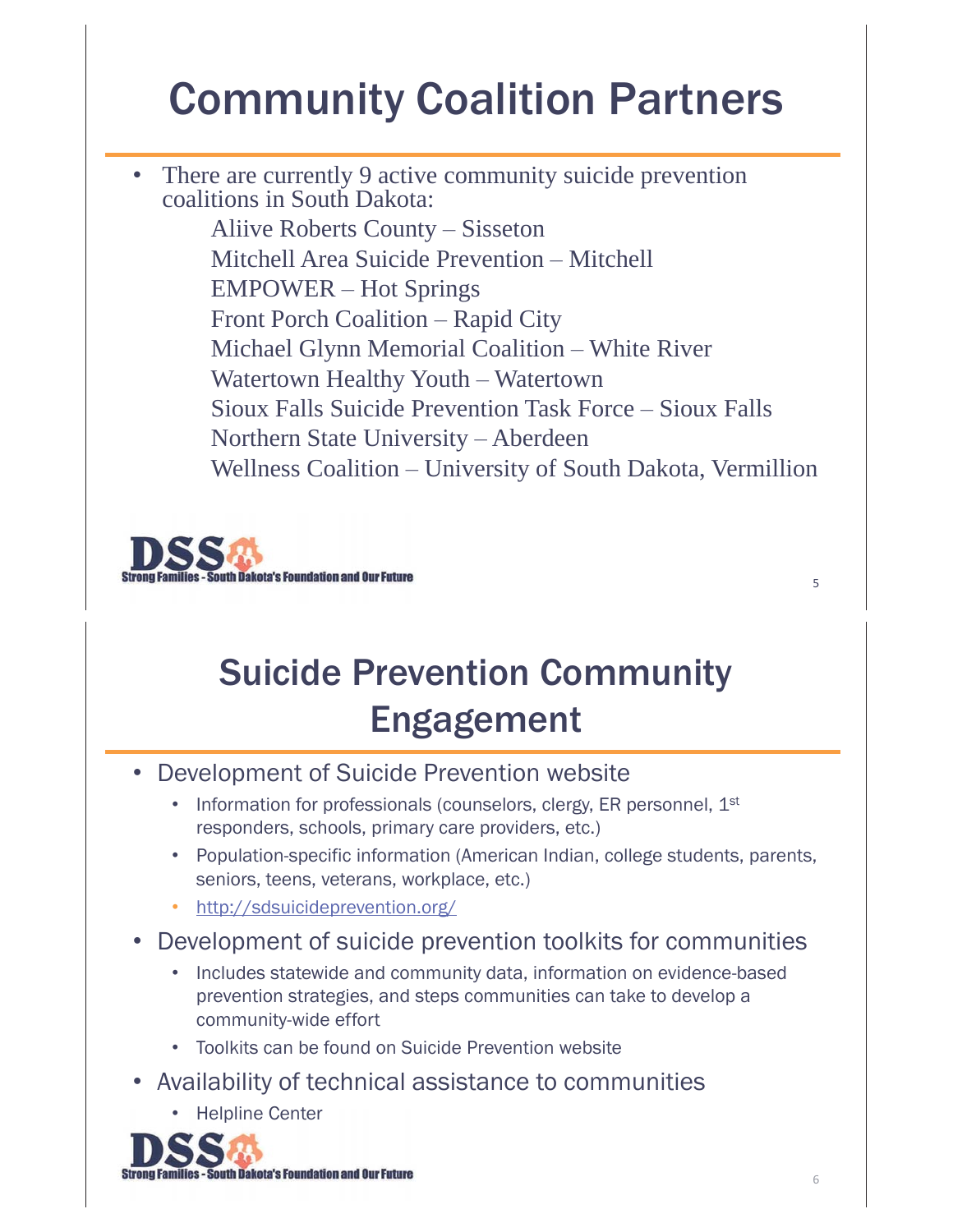### Awareness campaigns





### Awareness campaigns



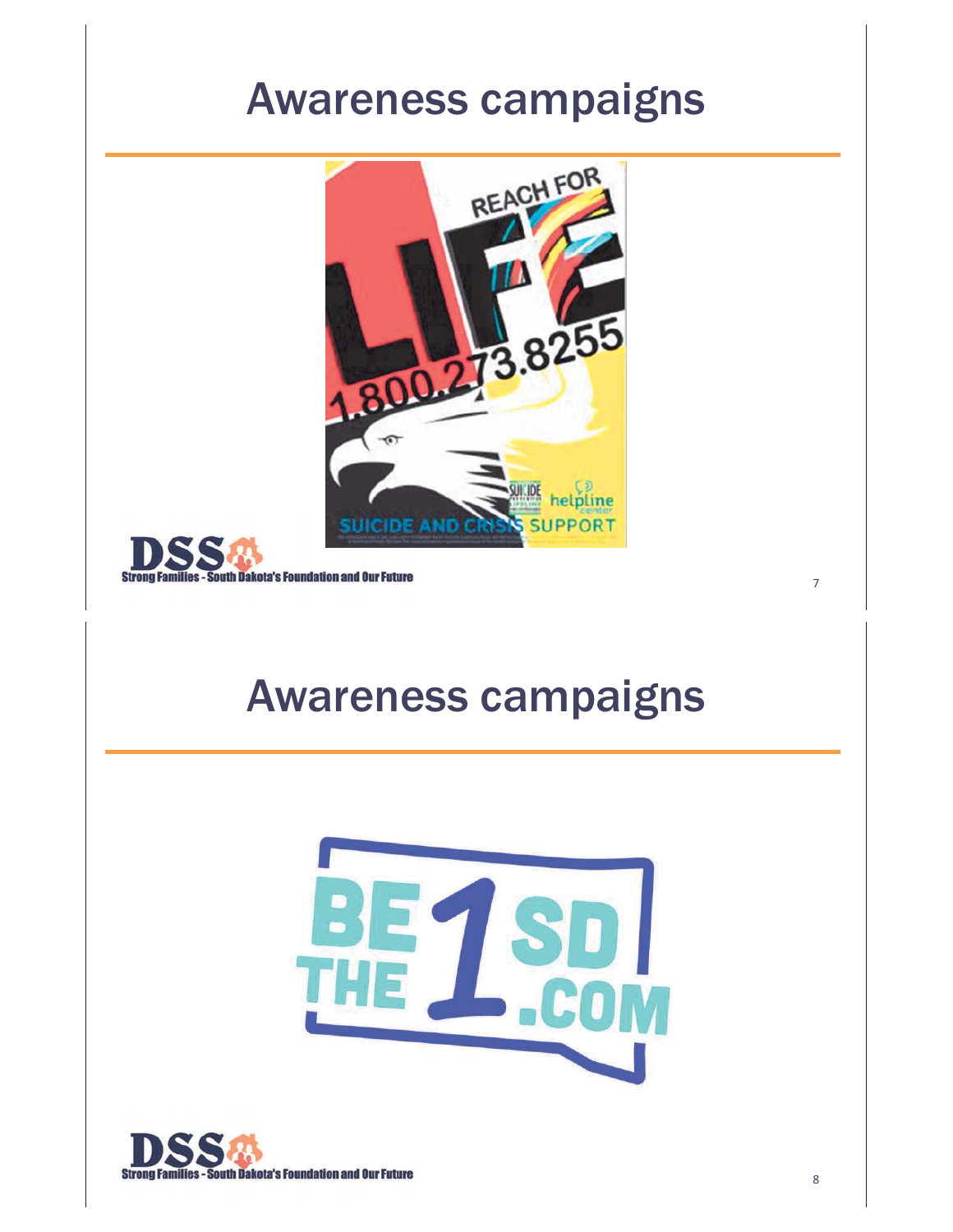# Zero Suicide

- A workshop was held May 24, 2017 in Sioux Falls
- 54 people participated from 13 organizations including 7 community mental health centers, Avera, Sanford, Regional Health, Our Home, Human Services Center, and Indian Health Services
- Community of Learning webinars and conference calls took place from October 2017 through May 2018.



# Zero Suicide

- Two 1-day workshops were held in June 2018:
	- June 12 was a refresher training for the providers who attended the Zero Suicide workshop in May 2017
	- June 13 was for those who have not attended a Zero Suicide workshop in the past
- 59 people participated from 17 organizations including 5 community mental health centers, Avera, Regional Health, Our Home, Human Services Center, Correctional Behavioral Health, Department of Health, Lutheran Social Services, Catholic Social Services, Helpline Center, Veterans Affairs, and Indian Health Services.

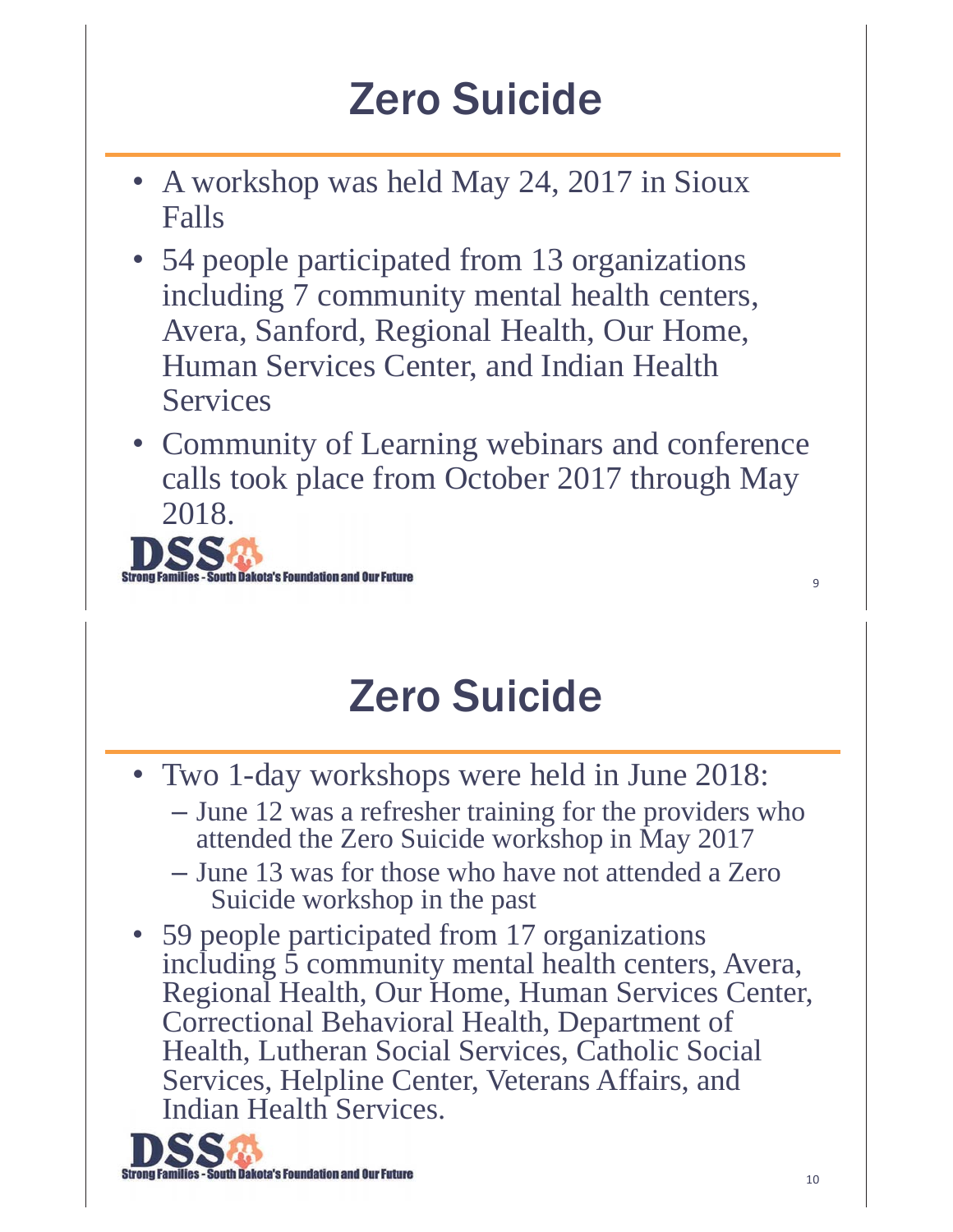#### For More Information…

South Dakota Suicide Prevention Website http://sdsuicideprevention.org/





# State Targeted Response to the Opioid Crisis Grant Activities

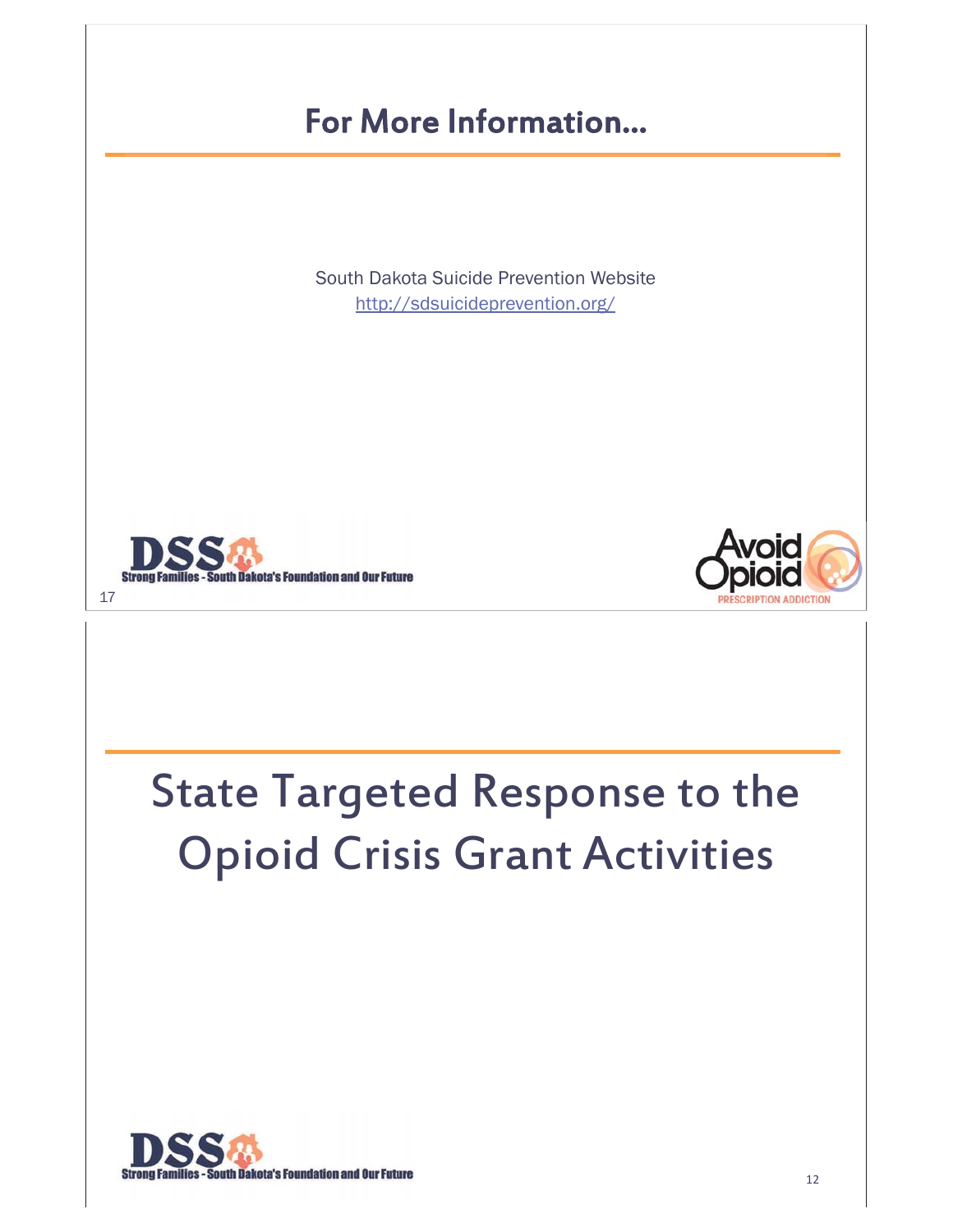#### Prescription Opioid Abuse Advisory Committee

Tom Martinec, South Dakota Department of Health, Chair Kristen Bunt, South Dakota Association of Healthcare Organizations Sara DeCoteau, Sisseton-Wahpeton Oyate of the Lake Traverse Reservation Maureen Deutscher, Family Representative Chris Dietrich, MD, South Dakota State Medical Association Margaret Hansen, South Dakota Board of Medical & Osteopathic Examiners Amy Hartman, Volunteers of America - Dakotas Amy Iversen-Pollreisz, South Dakota Department of Social Services Steve Lee, South Dakota Pharmacy Association Jon Schuchardt, Great Plains Indian Health Services Kari Shanard-Koenders, South Dakota Board of Pharmacy Senator Jim White, Huron Brian Zeeb, South Dakota Office of Attorney General





#### South Dakota's Opioid Road Map

- •Developed by the Opioid Advisory Committee
- • Framework adapted from the National Governor's Association's *Finding Solutions to the Prescription Opioid and Heroin Crisis: A Road Map for States* 
	- Prevention and early identification
	- Treatment and recovery
	- Reducing illicit supply
	- Response to opioid misuse and abuse
- •13 key strategies identified



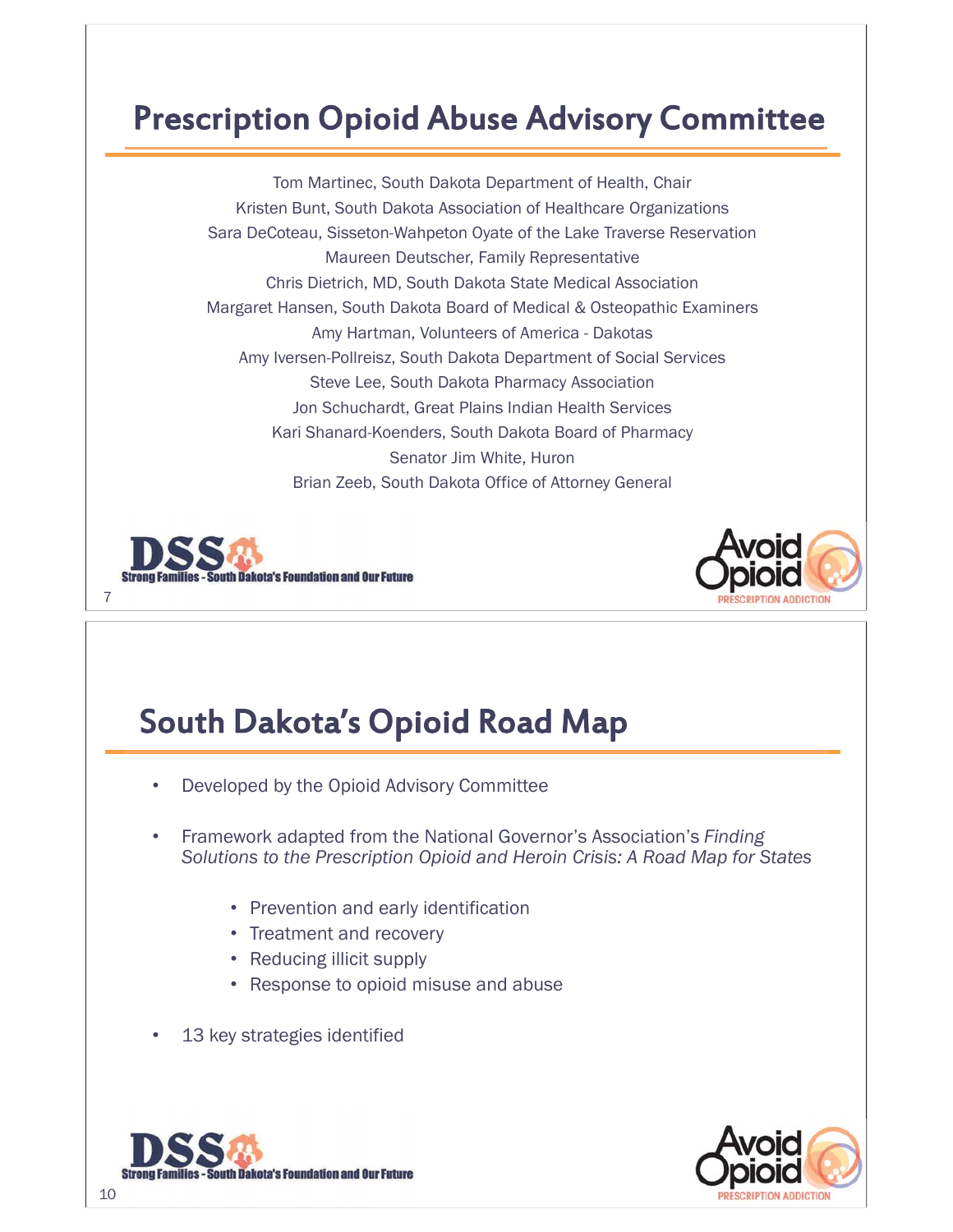#### Prevention and Early Identification Strategies

- •Develop and update guidelines for opioid prescribers in South Dakota
- • Promote and provide education and training for all opioid prescribers on the appropriate prescribing of opioids
	- Partnering with SDSMA on prescriber education on opioids through live trainings, webinars, and online resources
- • Maximize the use and effectiveness of the South Dakota Prescription Drug Monitoring Program (PDMP)
- • Raise public awareness about the dangers of prescription opioids
	- Media campaign (tv, radio, web-based, social media, etc.) to increase awareness of risks of prescription opioids
	- Additional media campaign focusing on Native Americans
	- Website to support awareness as well as key data dashboards
- • Improve treatment access via connection to resources and information through call center support (1-800-920-4343 SD Opioid Resource Hotline)





#### Treatment and Recovery Strategies

- • Increase professional competency in OUD treatment and better connect treatment providers, prescribers and recovery support services in complex case management and staffing of OUD cases
- • Expand access to MAT across SD through enhanced referral systems and linkages to in-person and virtual MAT clinics
	- RFP for clinical expertise/consultation to develop the clinical framework of MAT in SD as well as hub and spoke model to support medical providers
- •Enhance awareness of treatment options and cost assistance available
- • Improve treatment retention and recovery through peer and family support services



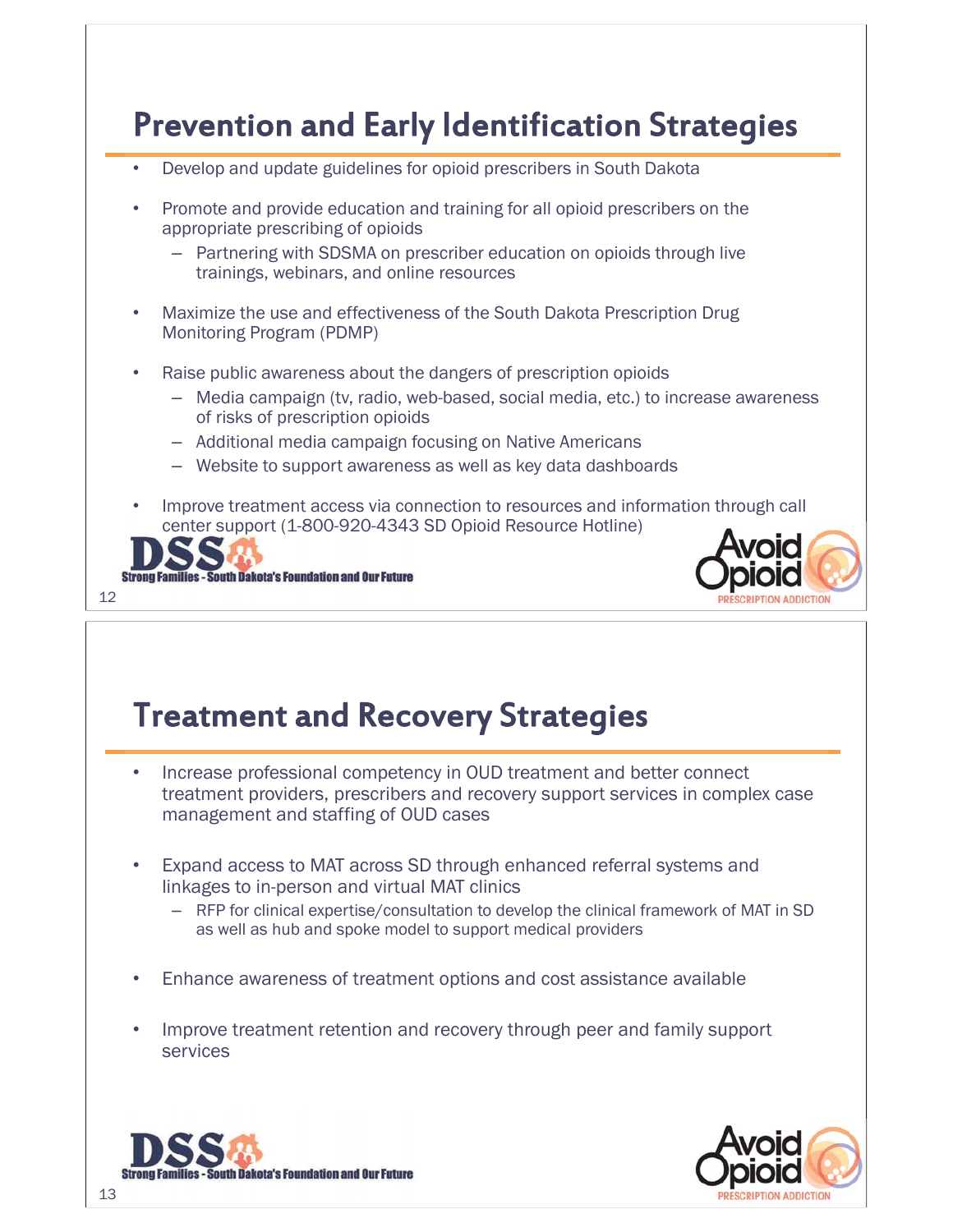#### Reducing Illicit Supply Strategies

- • Explore the potential for a comprehensive opioid management program within SD Medicaid
	- Implemented an 85% early refill threshold, MME equivalent limits, etc.
	- Reviewing medical records related to Rx for top opioid users and scheduling peer review discussions with prescribers
- • Expand drug take-back programs to increase accessibility to safe disposal options for prescription opioids
	- Drug take back programs in Chamberlain, DeSmet, Madison, Millbank, Pierre, Rapid City, Sioux Falls, Sisseton, and Viborg
	- Law enforcement-based programs
	- Larger pharmacies (i.e., Walgreens) starting to implement own programs





### Response to Opioid Misuse and Abuse **Strategies**

- • Equip first responders and emergency departments with naloxone to increase statewide access and support distribution in high-need communities
	- As of 4/10/18, 536 individuals (DOC, sheriff/police, EMS, ER, DCI, GFP) have been trained in naloxone use and 807 doses of naloxone have been provided to these first responders
- • Offer training on available treatment options to jails statewide (which are independently operated)



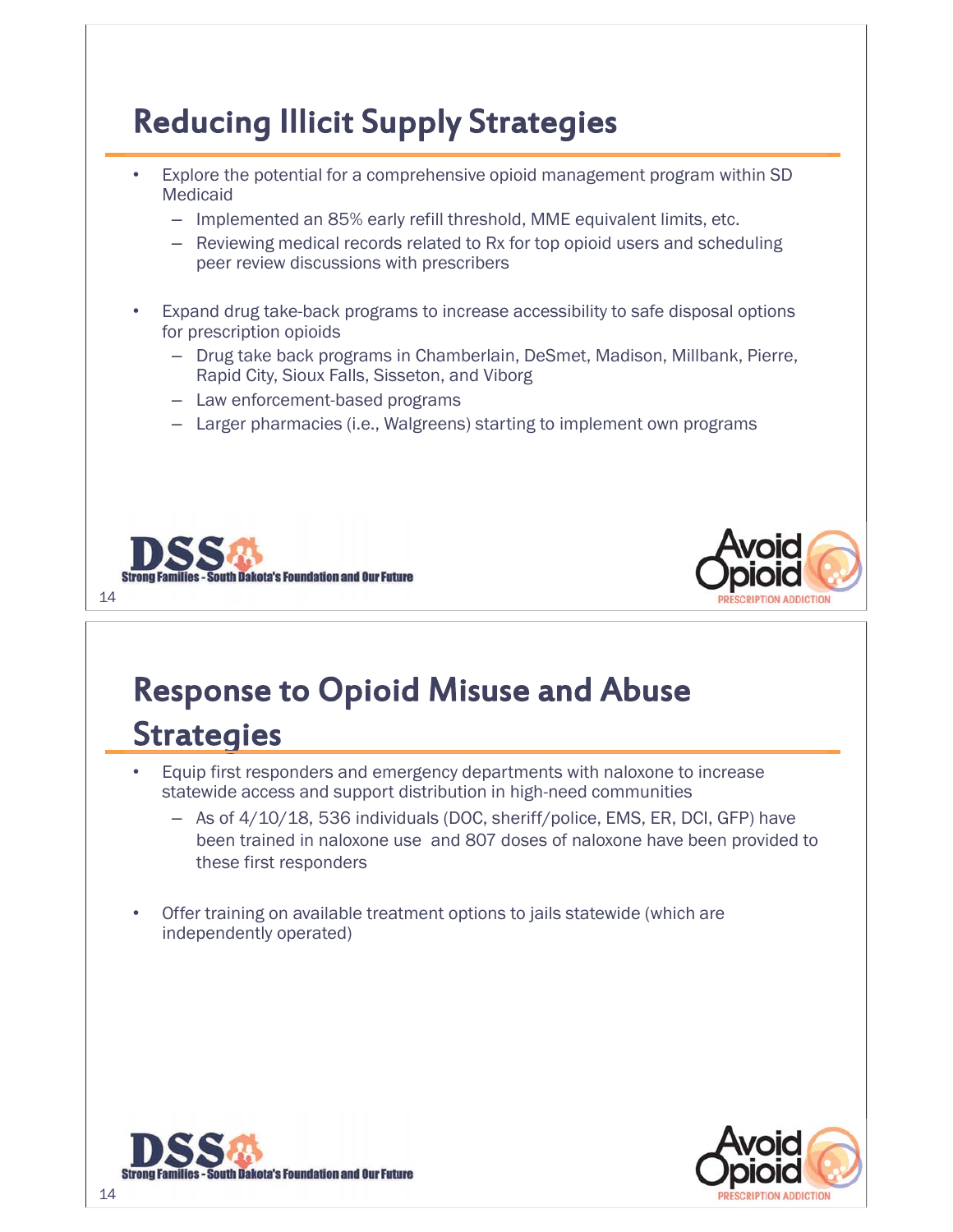#### Next Steps

- •Strategy implementation/Monitoring of key data points
- • Advisory Committee oversight
	- Will meet at least twice next year
- • Ongoing monitoring
	- CDC/SAMHSA grants
	- Efforts in other states
	- President's Commission on Combating Drug Addiction and the Opioid Crisis/Natl. Governors Assn. (NGA)/Assn. of State & Territorial Health Officers (ASTHO)





#### **Media**



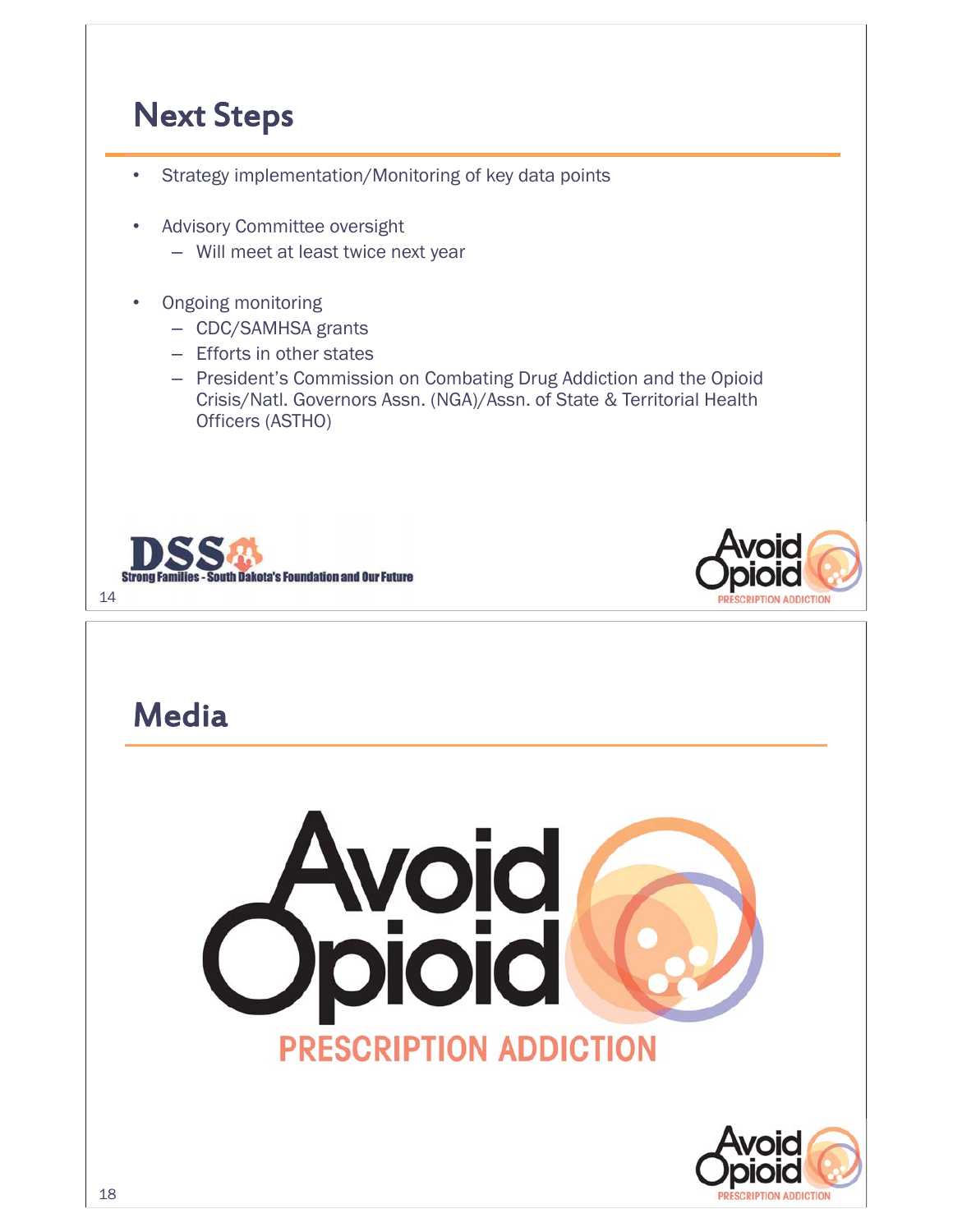### AvoidOpioidSD.com



**PRESCRIPTION ADDICTION** 

### 20

#### CDC Rx Awareness Campaign